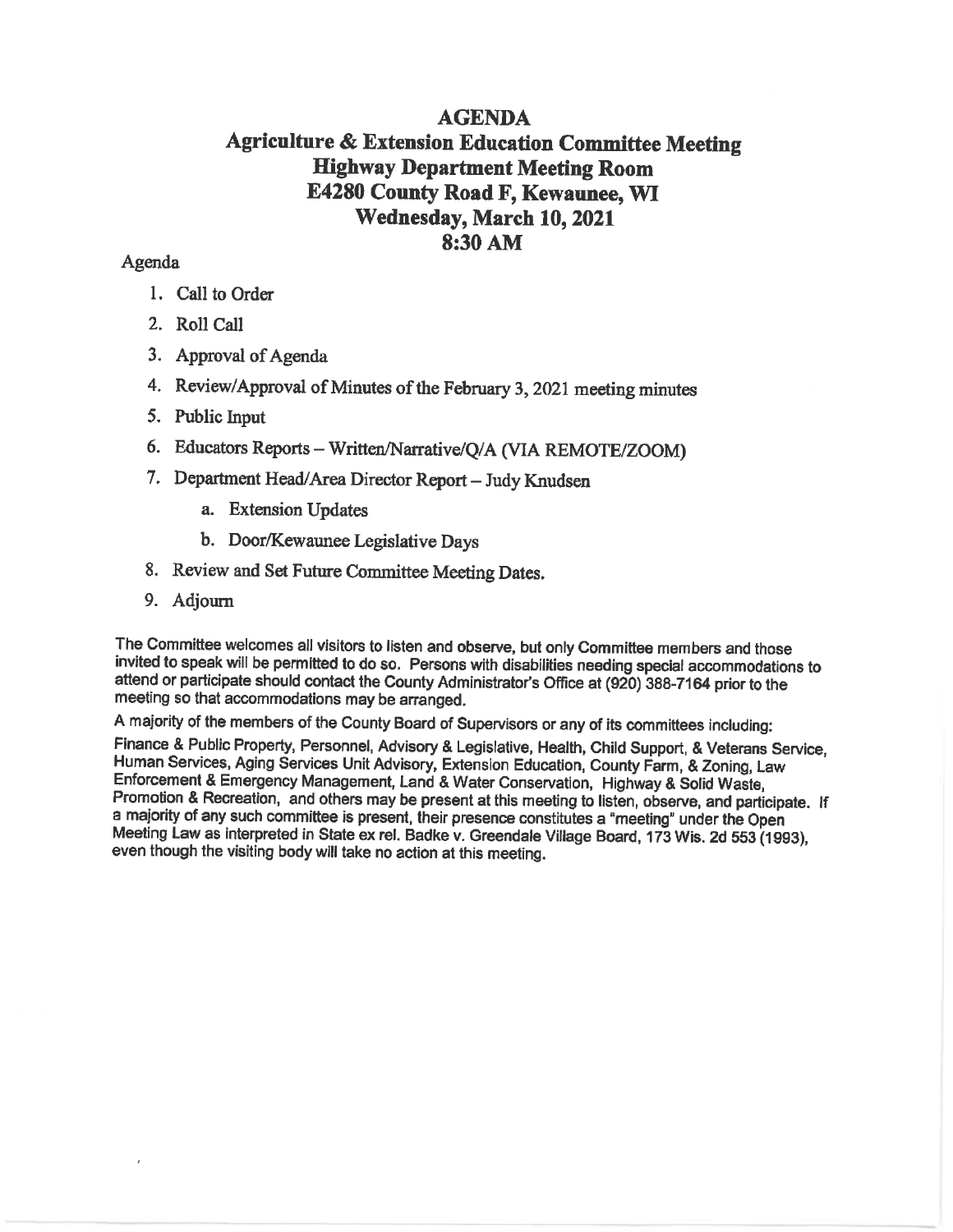

Renee Koenig, Associate Professor, Family Development & Wellbeing Educator, University of Wisconsin-Madison, Division of Extension, 810 Lincoln Street, Kewaunee, WI 54216 Office: 920-388-7137, Email: renee.koenig@wisc.edu

## **Report for March 2021**

### **Parenting Classes**

I am continuing to offer workshops for parents and caregivers. These families are in complex situations with multiple challenges including financial struggles, legal issues, suicidal teens, substance use and addiction, and cognitive and physical disabilities. Topics and learning objectives include:

- Positive parenting when children have challenging behaviors  $\bullet$
- $\bullet$ **Parental self-efficacy**
- Self-care and wellbeing (stress management, anger management, understanding grief)
- Communication skills
- Trauma and mental health awareness
- $\bullet$ Money management

#### **Financial Education**

The national Money Smart Week is held in April and I am working on a series of financial education. I am partnering with the Algoma and Kewaunee libraries to promote Money Smart Week and resources.

#### **Aging Health and Wellness - Wise Wednesdays**

A very popular program is Extension's Wise Wisconsin Wednesdays. The weekly lessons are attended by more than 80 participants. The program is geared toward adults over the age of 60. The educators present on life span topics such as: retirement planning, healthy aging, financial goals and social connections.

#### Mental Health Awareness and Mental Health First Aid

I am teaching Mental Health First Aid for adults. The course prepares adults to assist individuals in a mental health situation or crisis. I am partnering with my colleague in Manitowoc County to offer the courses.

#### **Presentations to Early Childhood Professionals**

In February, I presented to a statewide audience of more than 140 early childhood professionals. My presentation includes research-informed resources for teachers of young children. The goal was to provide learning and development resources to agencies that promote school readiness for toddlers and pre-school age children. I have contacted the local child care centers to offer a similar presentation.

## Impacts of Family Development and Wellbeing Programs

I continue to record my program results in Extension's statewide database. My records include participation numbers such as workshop attendance, demographics of the learners, and outcomes such as knowledge and skills learned, behavior modifications and qualitative feedback. This tracking and feedback is helpful for me to assess family needs and gaps in community resources. I have created several summary reports for various community leaders.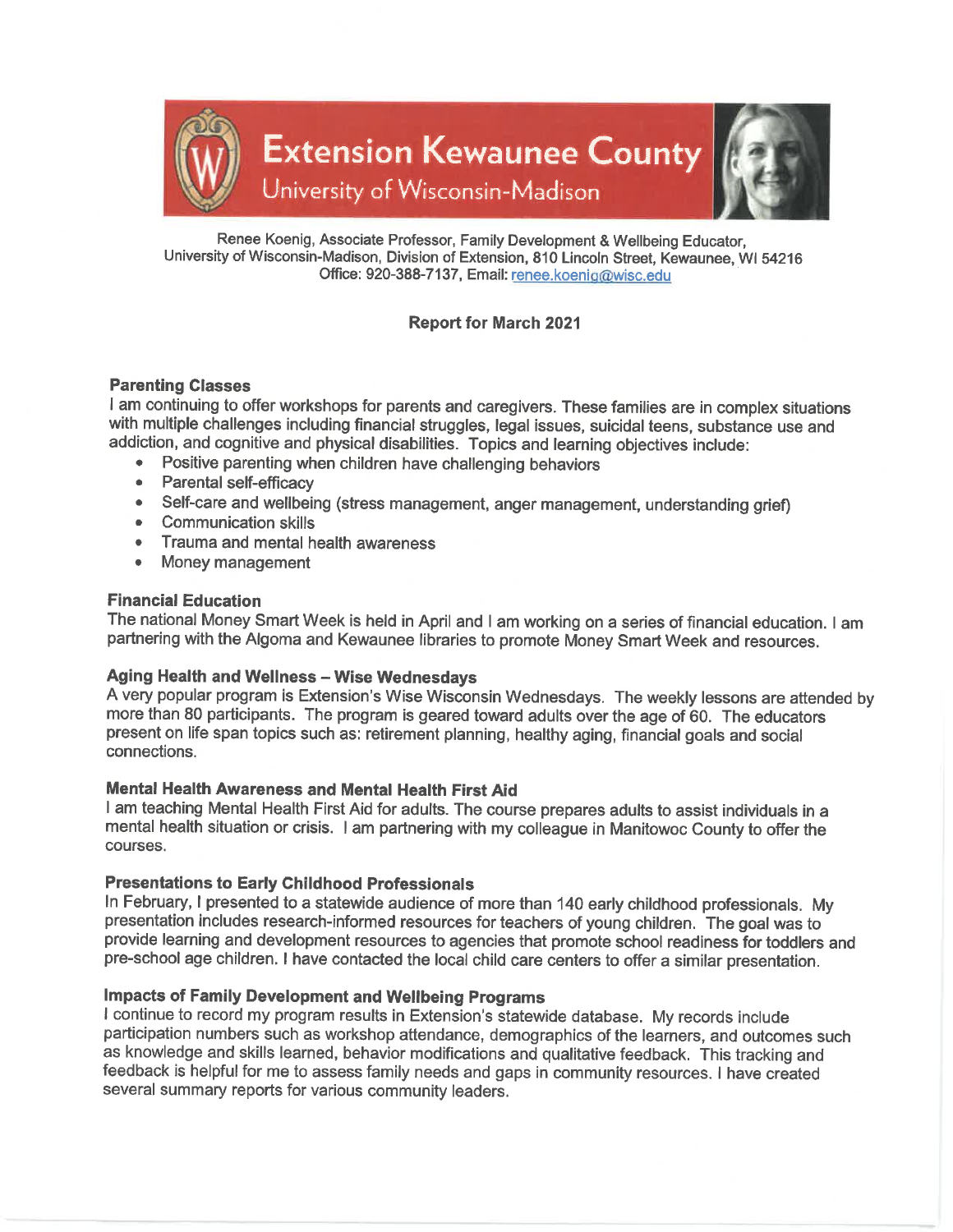

#### **Aerica Bjurstrom**

Agriculture Agent Prepared for March 10, 2021

**Farm Ready Research webinar series** – The Farm Ready Research series includes topics on dairy, beef, small ruminants, and farm management. I have been participating in the animal health workgroup and spoke on a webinar in February. My topic was "the Silver Hour, Animal care on the farm and beyond". My topic focused on addressing cow care at the time of culling and making sound decisions based on her current health and her ability to manage a trip to the sale barn and processing plant.

Based on post-meeting evaluations, respondents indicated 67 percent strongly agreed and 33 percent somewhat agreed the webinar will result in a review or the development of an assessment protocol for cull cows before they leave the farm. Eighty-three percent of respondents indicated they strongly agreed their awareness and knowledge of practices that can positively affect the viability, sustainability, and or the profitability of their farm or the farm(s) they advise increased based on attending the webinar. Comments include*: "This was great, thank you"; "Excellent speakers-easy to understand with clear messages and without excess verbiage that makes it difficult to follow. Thank you!!"; and "Thank You! Well done!"*

**Webinar guest speaker** – I presented a program similar the Farm Ready Research presentation, however it was more focused on how to improve a market cow on the farm to receive a better price at market. The program was presented to farmers in central Wisconsin as part of the Marketing with Confidence Series of webinars.

**National Joint Council of Extension Professionals (JCEP)** – I virtually attended the National JCEP Conference for professional development opportunities. I attended sessions on virtual learning, technology, and attended the National Association of County Agriculture Agents meeting. My meeting registration was paid by the Wisconsin chapter of Epsilon Sigma Phi, which I am a board member.

**Epsilon Sigma Phi** – I am a board member of the Wisconsin Chapter of Epsilon Sigma Phi, a professional organization for Extension professionals. I virtually participated in the board meeting this month and served on the awards committee. I judged award applications and participated in an organizational meeting discussing which applications would go on to the national competition. The national meeting will be held in October in Savannah, GA provided COVID restrictions are lifted.

**Pesticide Applicator Training –** Pesticide Applicator Training will be held online with a self-study only this year, but in some cases, applicators cannot take the training or exam online due to lack of a reliable internet connection. In this case, they can purchase the manual and I will proctor the exam. I proctored the exam for two applicators in February.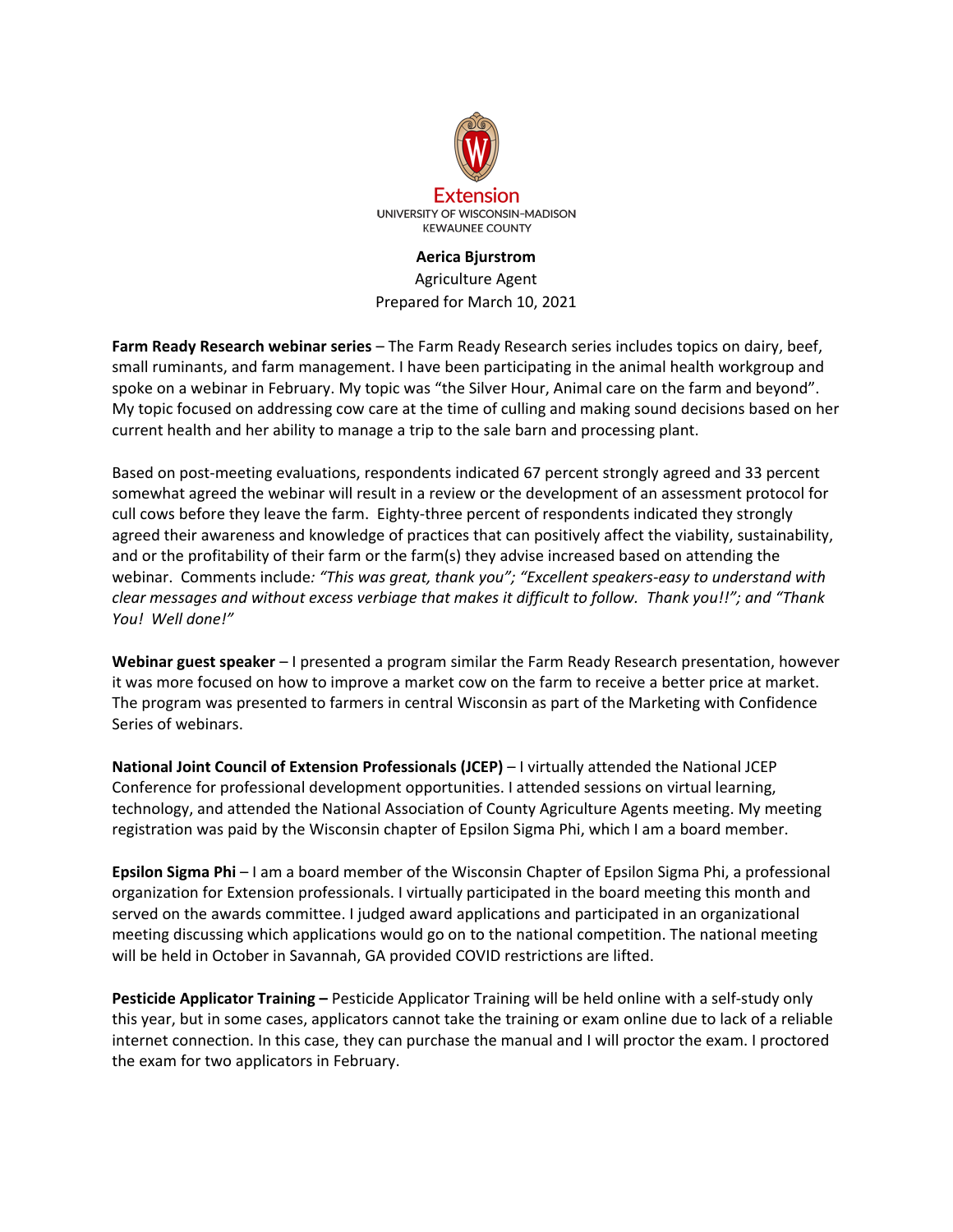**Research** – I am working with a small workgroup on a research project focusing on the Phenotype of Dairy Beef cross calves. I was able to collect data on the first 25 calves at a farm in Kewaunee County. Two researchers from UW-Madison were also present and collected 3-D images of the calves for later use. We will return to the farm in April to reweigh and measure the calves. In the meantime, I plan to enroll more calves in the project from the same farm and another one in the county.